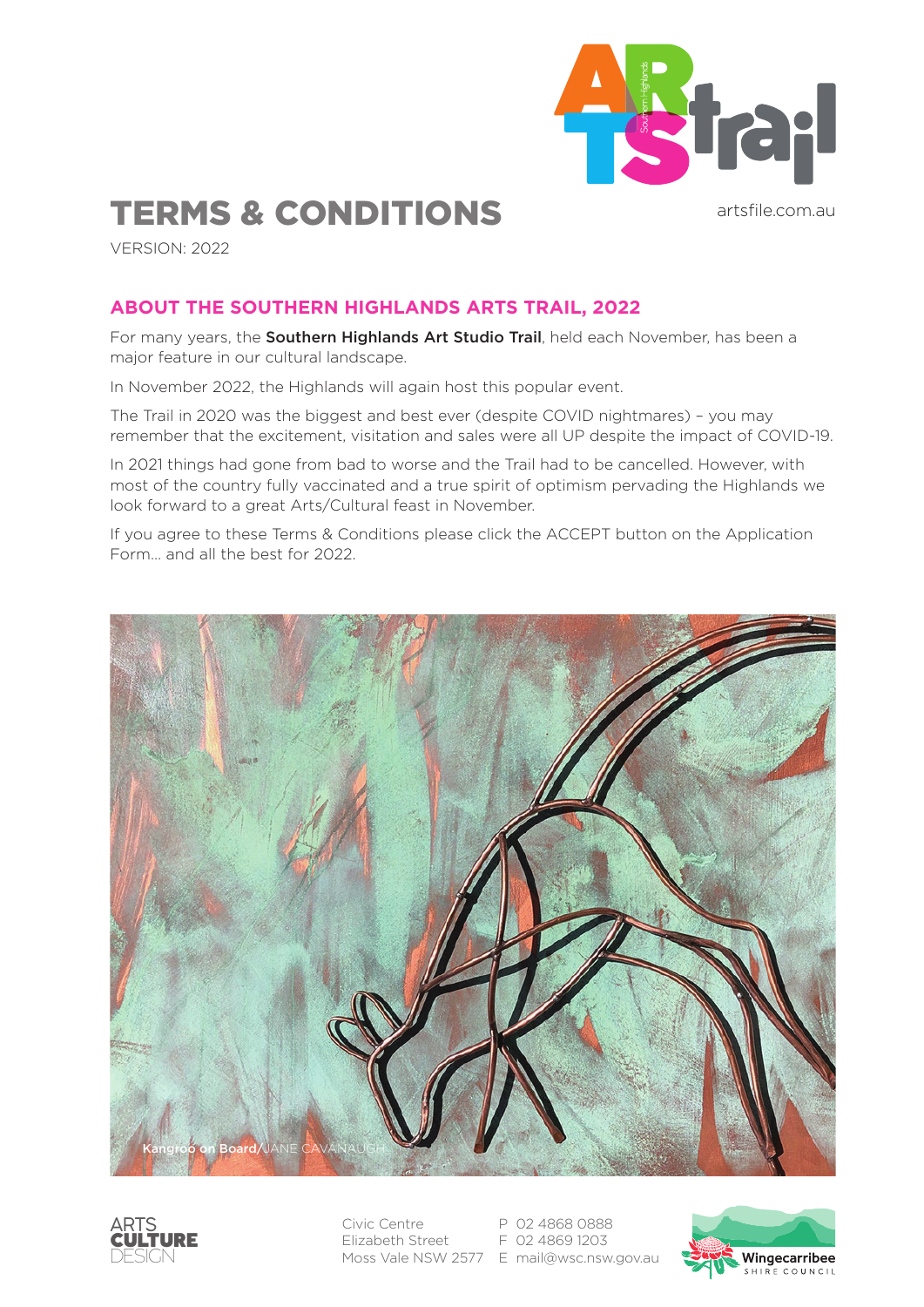

### **TABLE OF CONTENTS**

| $\mathbf{1}$      | Making application for THE SOUTHERN HIGHLANDS ARTS TRAIL                  | 3               |
|-------------------|---------------------------------------------------------------------------|-----------------|
| 2                 | Introduction                                                              | $\overline{4}$  |
| 3                 | Intellectual Property Rights                                              | $\overline{4}$  |
| 4                 | Content of the Website/Facebook/Instagram                                 | 5               |
| 5                 | Your use of the online resources                                          | 5               |
| 6                 | Posting to the online resources                                           | 5               |
| 7                 | Monitoring of Content                                                     | 8               |
| 8                 | Indemnity                                                                 | 8               |
| 9                 | Registration                                                              | $\mathsf 9$     |
| 10                | Privacy Policy                                                            | 9               |
| 11                | Cookies                                                                   | 9               |
| $12 \overline{ }$ | Security of Information                                                   | 10 <sup>°</sup> |
| 13                | Use of the online resources is At Your Own Risk - Disclaimer of Liability | 10              |
| 14                | <b>General Provisions</b>                                                 | 11              |
| 15                | Copyright Release Form for written work, images, artwork                  | 11              |
| 16                | <b>Curation of Applications</b>                                           | 12              |
| 17                | Signage, Arrows & Flags                                                   | 12              |
| 18                | Choosing and Exhibiting Works                                             | 12              |
| 19                | The Studio or Gallery                                                     | 13              |
| 20                | Artists exhibit At Their Own Risk                                         | 13              |
| 21                | Insurance                                                                 | 14              |
| 22                | Art Trail Sales                                                           | 14              |
| 23                | Marketing & Media Campaigns                                               | 14              |
| 24                | Wingecarribee Shire Council will                                          | 15              |
| 25                | Artists/Exhibitors are responsible for                                    | 15              |
| 26                | What your fee covers                                                      | 15              |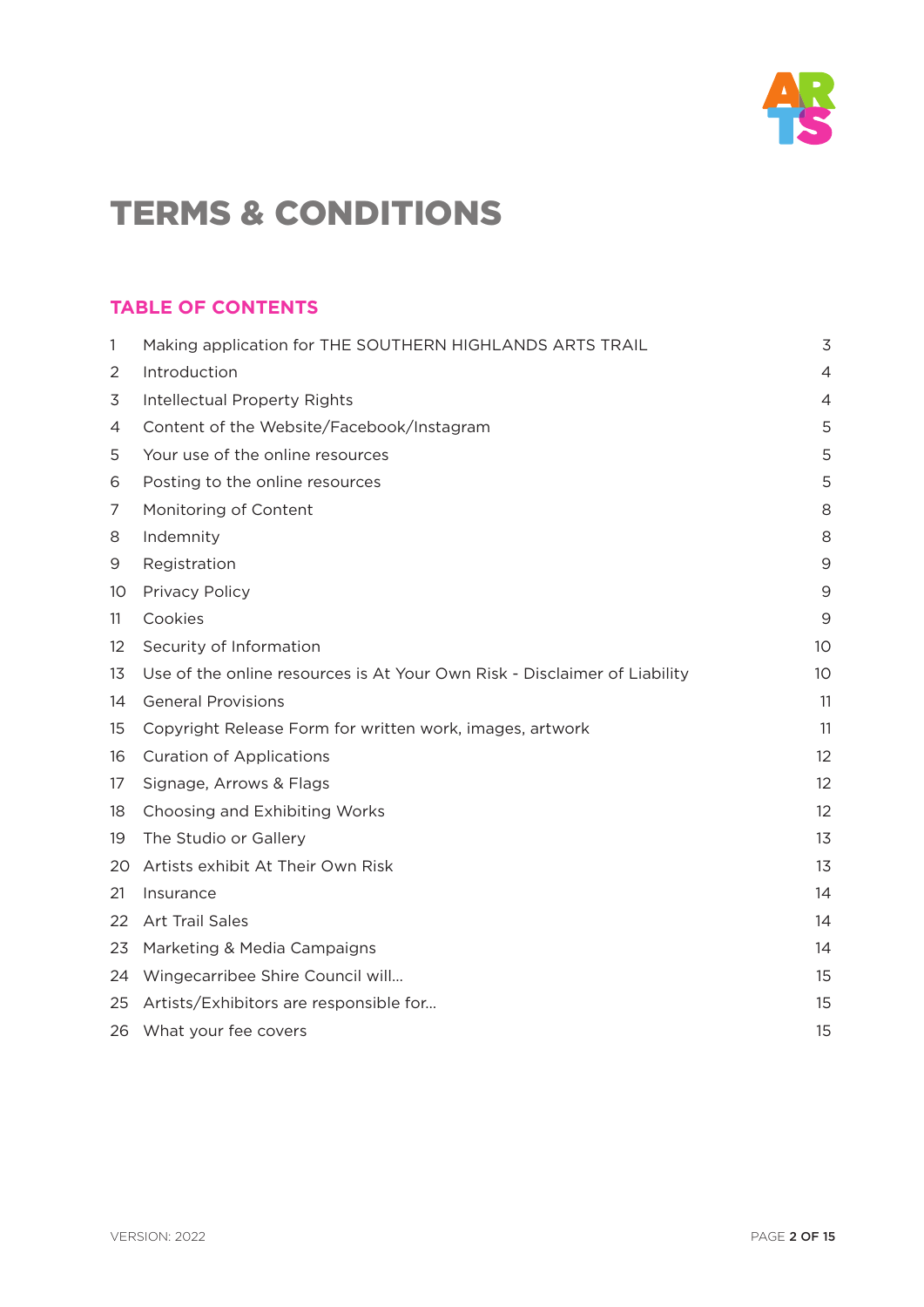



#### **1 MAKING APPLICATION FOR THE SOUTHERN HIGHLANDS ARTS TRAIL:**

#### To participate in the ARTS Trail 2022 artists and galleries must agree to the Terms & Conditions specified in this document.

Applictions to participate in the ARTS Trail 2022 are made through the online APPLICATION FORM found on the ARTSfile website – artsfile.com.au

#### APPLICATION FEES 2022:

You will be sent an invoice for your **Application Fee** direct from Council after your application has been successful:

- a) For Individual artists: \$150.00 plus GST Each artist is required to pay the fee, regardless of whether or not you are sharing a studio.
- b) For Galleries: \$300 plus GST Multiple artists can be included, however only one webpage will be produced. If an artist wants to be included in a gallery AND have their own page, they must register as an individual and will also be included in the chosen Gallery.

#### **2022 TIMETABLE:**

Applications Open: 6 June Application Close: 1 July Assessement of Applications: Early July Notification to Artists: By 14 July Site Visits for New Studios: Dates to be confirmed with individual studios Invoice for ARTS Trail Fees: Issued soon after notification of approval Proof of Insurance due: 1 October Opening Night: Friday: 4 November ARTS Trail Week 1: 5/6 November ARTS Trail Week 2: 12/13 November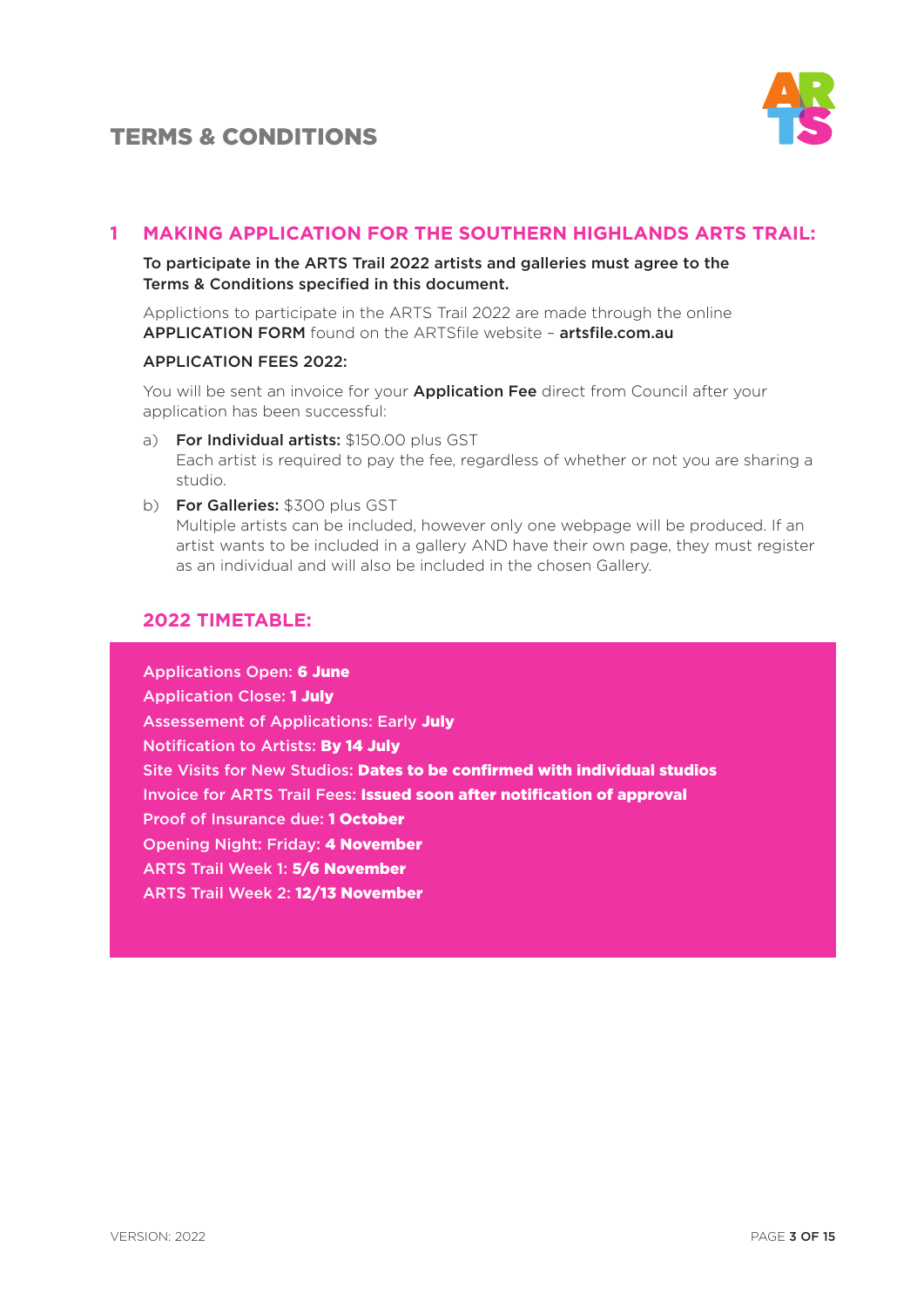

### **2 INTRODUCTION**

- a) In these terms and conditions (the Terms and Conditions), 'we', 'our' or 'us' means the Southern Highlands ARTS Trail / Wingecarribee Shire Council / ARTSfile.
- b) The Southern Highlands ARTS Trail is a marketing and promotion initiative for artists and creatives in the Wingecarribee Shire.
- c) The participants of Southern Highlands ARTS Trail are independent businesses/artists with their own ABN and insurances.
- d) Please read the Terms and Conditions carefully as they apply to your use and part of the website artsfile.com.au, Artsfile Facebook and Instagram Page. These will be referred collectively to as 'online resources'. By participating in the Southern Highlands ARTS Trail you agree to participating in these online resources. You agree to be bound by the Terms and Conditions including those revisions referred to in (c).
- e) We may revise the Terms and Conditions from time to time by updating this posting. The revised terms will take effect when they are posted.
- f) Your use of some parts or features of the online resources may be governed by additional terms and conditions. Where this is the case you will be notified accordingly, and those additional terms and conditions:
	- i) will apply to your use of such parts or features of the online resources in addition to these terms and conditions; and
	- ii) will prevail over the Terms and Conditions to the extent of any inconsistency.

### **3 INTELLECTUAL PROPERTY RIGHTS**

- a) You acknowledge that Art displayed in your Studio, as part of the Southern Highlands ARTS Trail is subject to copyright, trade mark and possibly other intellectual property rights. In these Terms and Conditions, 'content' means anything that you may see, read, hear, upload, download or access on or via the online resources (including but not limited to messages, files, data, software, images, artwork, graphics, design, photographs, illustrations, text, music, songs, videos, tags and other materials or subject-matter on the online resources).
- b) Unless you are expressly authorised by us, or otherwise by law, you must not do any of the following yourself, or permit or authorise any other person to otherwise infringe the intellectual property rights of any person in using the online resources or any content.
- c) Nothing you do on or in relation to the Southern Highlands ARTS Trail will transfer any intellectual property rights to you or license to you any intellectual property rights unless this is expressly stated.
- d) You agree that Southern Highlands ARTS Trail owns the copyright and trade marks in the marketing logo, the domain name(s) www.artsfile.com.au the advertising tag line(s) appearing in Southern Highlands ARTS Trail advertisements on the online resources and the corporate logo. Southern Highlands ARTS Trail reserves all rights in relation to the Southern Highlands ARTS Trail Trade Marks. You agree not to use any of the Southern Highlands ARTS Trail Trade Marks without our prior written consent. All other trademarks appearing on the site are the property of their respective owners.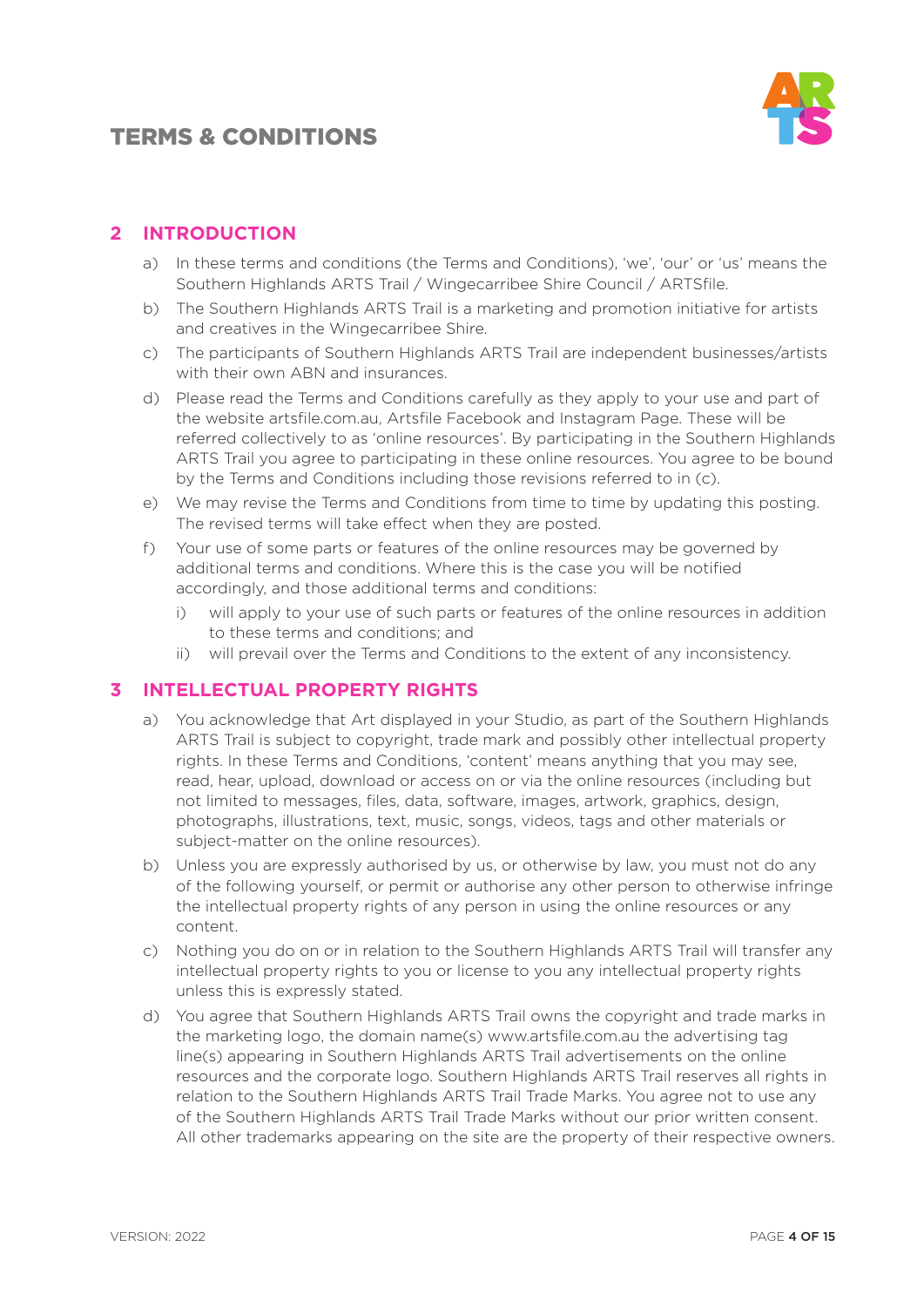

### **4 CONTENT OF THE WEBSITE/FACEBOOK/INSTAGRAM**

- a) We attempt to keep the content of the ARTSfile online resources up to date. However, we do not warrant the accuracy or currency of the content.
- b) You acknowledge that the content on the ARTSfile website is subject to change at any time.
- c) Some of the content on the ARTSfile website, including articles, sponsorships and promotions, constitute paid advertising (sponsored content). This means that Southern Highlands ARTS Trail may have received a payment or other benefit in return for publishing or disseminating the sponsored content on the ARTSfile website. Aspiration Images does not verify, endorse or otherwise approve sponsored content.
- d) The views which are expressed by members of the public who have uploaded content to the ARTSfile online resources are not our views and we accept no liability in respect of any content posted on the online resources by third parties, nor are we responsible for its content or accuracy. Any reliance you place on content posted on the online resources is at your own risk.
- e) If you consider any content that has been posted to the any of the online resources is offensive, unsuitable or has in some other way breached these Terms and Conditions, please email us at mail@wsc.nsw.gov.au with a link to the relevant content and your reasons for objecting to it. We will consider your objection and determine whether the content should be removed at our sole discretion.

### **5 YOUR USE OF THE ONLINE RESOURCES**

- a) You must not:
	- disrupt or interfere with the online resources or servers or other software, hardware or equipment connected to or via the online resources;
	- reproduce any content from our online resources (as your own) without our express written permission, which we may withhold or grant (on terms acceptable to us), in our absolute discretion;
	- violate any applicable law relating to your use of the online resources; or
	- use or disseminate personal data or private information about other users of the online resources.
- b) In these Terms and Conditions, Applicable Law in relation to any person, action or thing means the following in relation to that person, action or thing:
	- i) any law, rule or regulation of any country (or political sub-division of a country);
	- ii) any obligation under any licence in any country (or political sub-division of a country); and
	- iii) any lawful and binding determination, decision or direction of a regulator in any country (or political sub-division of a country).

### **6 POSTING TO THE ONLINE RESOURCES**

a) You agree that you will not misuse any downloadable content included on the online resources, including but not limited to, reproducing, adapting, communicating the content to the public, including the content on another website or making misleading or false representations about the content, unless expressly authorised by Aspiration Images.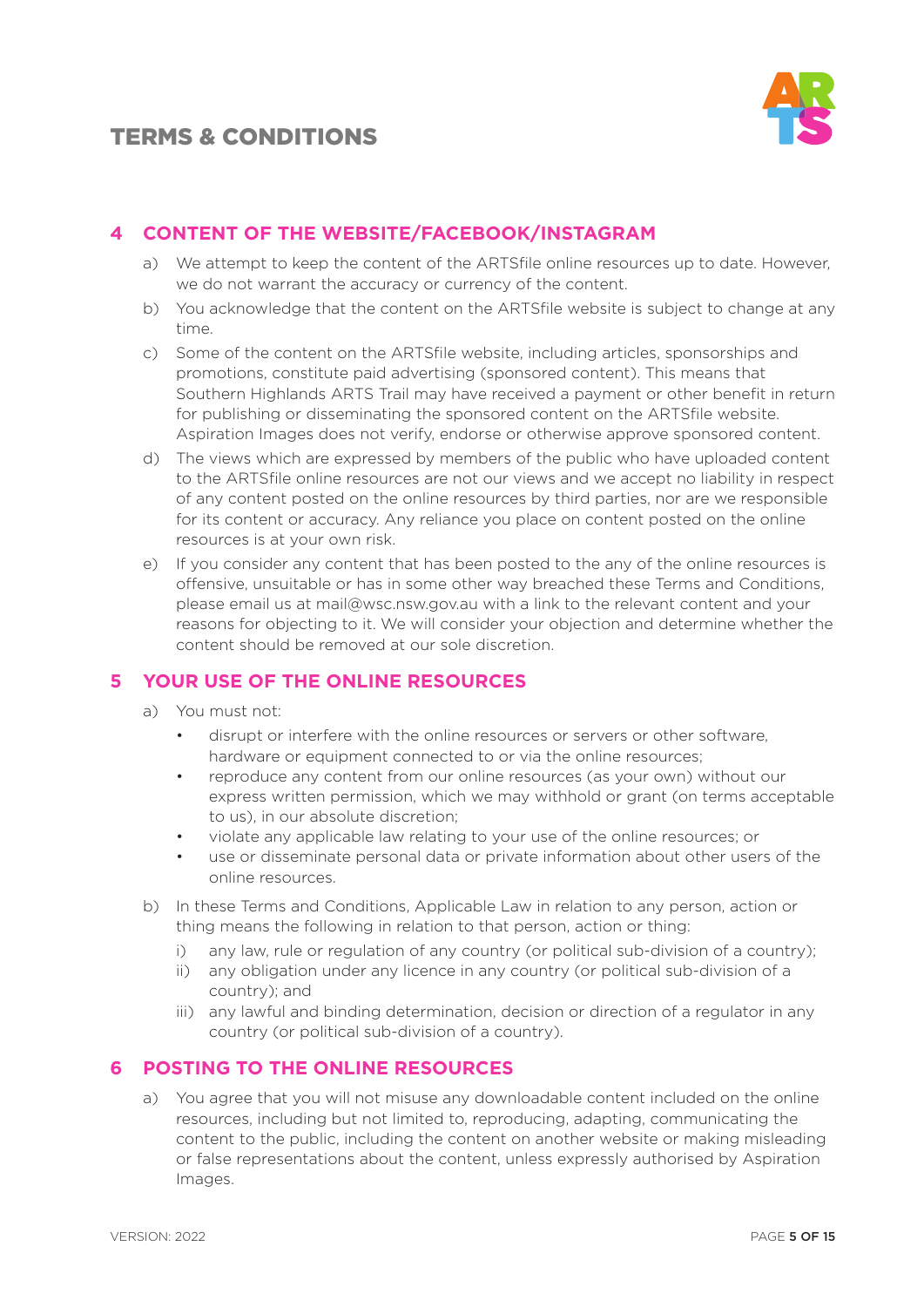

- b) You may submit or post content to the online resources. For content you submit for posting to the online resources (in whatever format):
	- i) you absolutely and unconditionally assign (and agree to use your best endeavours to procure any relevant third parties to absolutely and unconditionally assign) to us all right, title and interest in all intellectual property rights in any content you submit to the online resources;
	- ii) you agree that whether and in what form the content is published on the online resources is at Southern Highlands ARTS Trail's (Wingecarribee Shire Council's) sole discretion;
	- iii) you give unconditional consent for the content to be altered, edited or adapted as Southern Highlands ARTS Trail or a sub-licensee thinks fit, including in a way that would otherwise be a breach of your moral rights. This consent extends to licensees and successors in title, and to all persons who are authorised by the owner or prospective owner, or by such a licensee or successor in title, to do acts comprised in the copyright;
	- iv) you agree that you do not require, nor does anyone else require, attribution for the content; and
	- v) you acknowledge that you may be held legally responsible for the content you submit. You acknowledge that you must evaluate and bear all risks associated with the use of any content, including any reliance on the accuracy, completeness or usefulness of such content.
- c) For content you submit for posting to the online resources (in whatever format) you agree not to:
	- i) upload, post, transmit or otherwise make available any content that is unlawful, harmful, threatening, abusive, harassing, pornographic, defamatory, vulgar, obscene, related to gambling, libellous, invasive of another's privacy, hateful, or radically, ethnically or otherwise objectionable, including but not limited to;
		- Content that depicts or alludes to or promotes offensive or illegal behaviour;
		- Content that exploits people in a sexual or violent manner;
		- Content that promotes or incites racism, bigotry, hatred or physical harm of any kind against any group or individual;
		- Content that contains nudity, violence, or contains a link to an adult website;
		- Content that provides any telephone numbers, street addresses, last names, personal banking or financial information, URLs or email addresses;
		- Content that promotes information that the user knows is false or misleading or promotes illegal activities or conduct that is abusive, threatening, obscene, defamatory or libellous;
		- Content that furthers or promotes any criminal activity or enterprise or provides instructional information about illegal activities including, but not limited to making or buying illegal weapons, violating someone's privacy or creating computer viruses; or
		- Content that includes a photograph or image of another person or another person's property that has been submitted without that person's consent (or where that person is under the age of majority under an Applicable Law, the consent of their parent or legal guardian);
		- impersonate any person or entity, or falsely misrepresent your affiliation with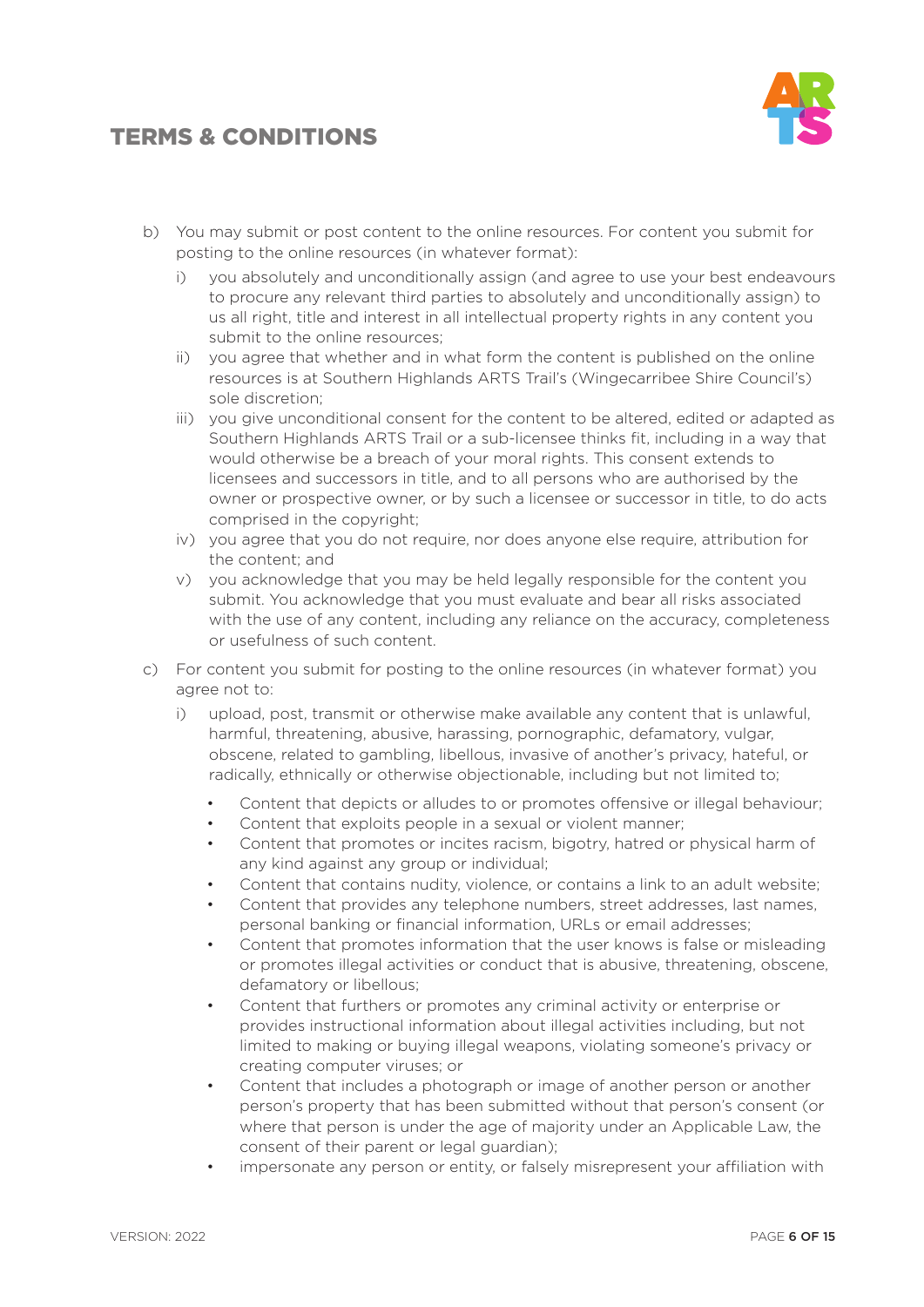

a person or entity;

- upload, post, transmit or otherwise make available any content that you do not have the right to make available under any Applicable Law or under any contractual or fiduciary relationships (such as proprietary and confidential information learned or disclosed as a part of employment relationships);
- upload, post, transmit or otherwise make available any content that infringes any patent, trade mark, confidential information, copyright or other proprietary rights of any party;
- upload, post, transmit or otherwise make available any unsolicited or unauthorised advertising and promotional materials; or
- upload, post, transmit or otherwise make available any material that contains software viruses or any malicivous code;
- d) By posting content to any of the online resources you warrant that:
	- i) you have the rightful power and authority to provide the content in the form and manner and name in which it is submitted;
	- ii) you own the content and have the right to assign copyright ownership and other Intellectual Property Rights in the content to us;
	- iii) the content does not violate the privacy rights, copyright, contract rights or other rights (including but not limited to intellectual property rights) of any person, corporation or entity;
	- iv) the content does not contain material that is illegal, contrary to any laws, indecent, obscene, threatening, discriminatory, harassing, in breach of any confidence, defamatory, libellous, offensive or objectionable;
	- v) if the content in any way includes third parties or the property of third parties, that you have obtained the required consents and releases from those third parties (or their parents or legal guardians, as applicable) to include them in your content;
	- vi) your content does not contain any representations or material which you know or suspect (or ought reasonably to have known or suspected) to be false, misleading or deceptive;
	- vii) your content does not contain material that has been previously broadcast, streamed, published or televised in any way;
	- viii) you will not post content or use the online resources for the purpose of advertising, promoting or soliciting any goods or services or otherwise engage in trade or commerce;
	- ix) during the course of creating your content your conduct was not illegal, contrary to any Applicable Law, indecent, obscene, threatening, discriminatory or harassing to any person; and
	- x) you agree to your content being available on the online resources for public viewing and comment and that your content may be used by Aspiration Images or its sub-licensees in any media for an unlimited period of time without remuneration or compensation for any purpose in our sole discretion.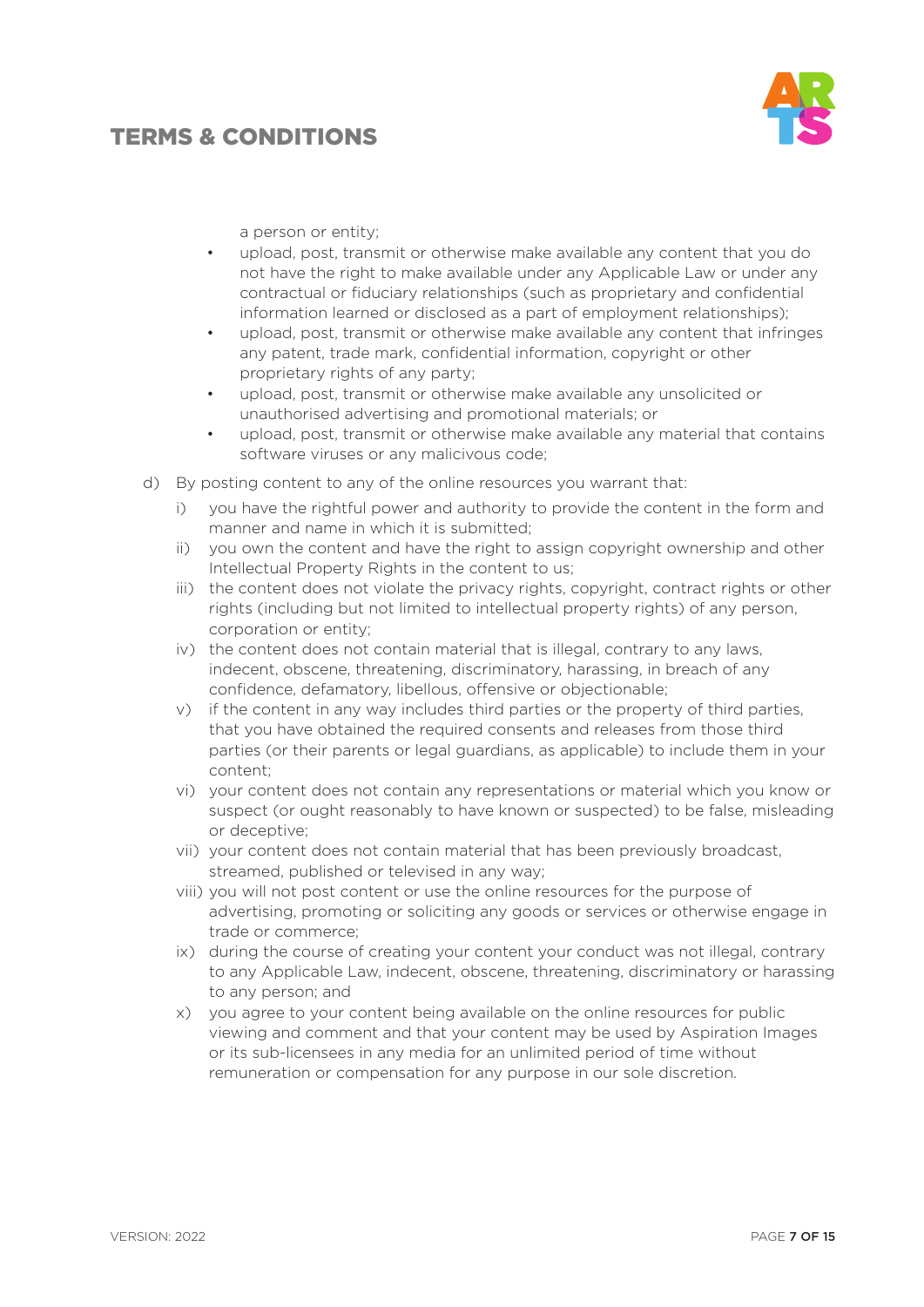

### **7 MONITORING OF CONTENT**

- a) You acknowledge that the Southern Highlands ARTS Trail may or may not pre-screen content, and that there is no obligation on Southern Highlands ARTS Trail to prescreen content, and that Southern Highlands ARTS Trail shall have the right (but not the obligation) in its sole discretion to pre-screen, refuse or remove any content provided by you.
- b) Without limiting paragraph (a), you agree that Southern Highlands ARTS Trail may edit, remove or not publish any content if it considers that:
	- i) the content is unlawful in any way, including because it is defamatory or breaches laws about unlawful discrimination, racial vilification, privacy or contempt;
	- ii) the content is false or misleading;
	- iii) publication of the content will infringe intellectual property rights (including copyright) or a person's moral rights;
	- iv) the content is abusive, offensive or obscene; or
	- v) the content is otherwise in breach of these Terms and Conditions.
- c) Although we may from time to time monitor or review content, discussions, chats, postings or other contributions to the online resources, we are under no obligation to do so and we assume no responsibility or liability arising from the contents of any such communications nor for any error, defamation, libel, obscenity, profanity or inaccuracy contained in any such communication.

#### **8 INDEMNITY**

You agree to indemnify and hold Southern Highlands ARTS Trail and its subsidiaries, affiliates, officers, agents, employees, partners and licensors harmless from any claim against us arising out of content you submit, post, transmit or otherwise make available through any of the online resources, your use of the online resources, your connection to the online resources, your breach of these Terms and Conditions, or your violation of any rights of another, including all damages, losses, and expenses of any kind (including reasonable legal fees and costs) related to such a claim.

#### 1 The Artist warrants that:

- a) The Artwork is an original work;
- b) The Artist is the sole proprietor of the Artwork;
- c) The Artwork does not infringe any existing copyright.
- 2 The Artist will indemnify Wingecarribee Shire Council, against loss, injury or damage (including any related legal costs or expenses properly incurred) occasioned to Wingecarribee Shire Council in consequence of any breach by the Artist (unknown to Wingecarribee Shire Council).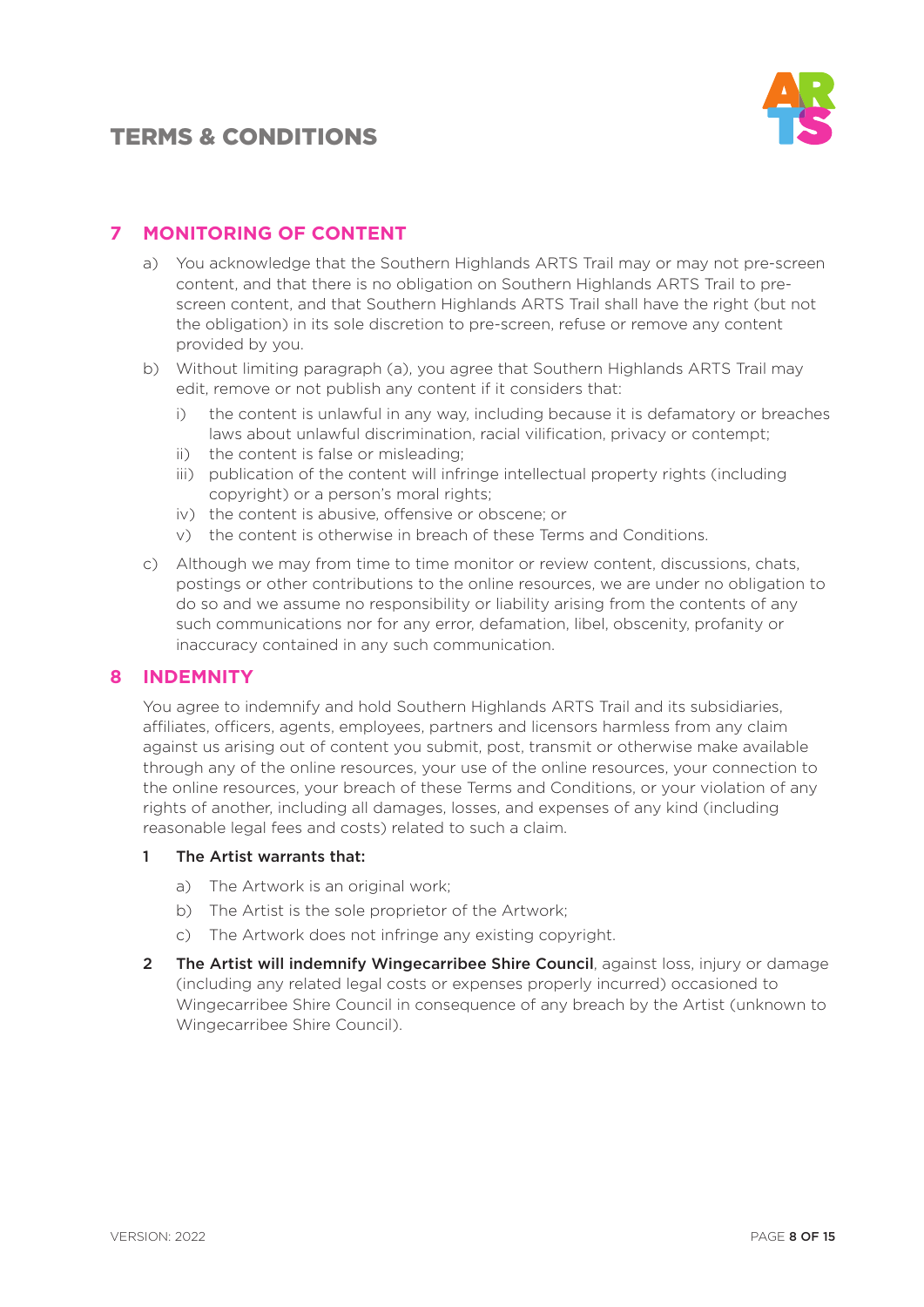

#### **9 REGISTRATION**

- a) In order to be able to provide us with content or download content pursuant to these Terms and Conditions you must become a registered user. To become a registered user you must complete your registration details in the manner described on the website. The Registration fee for an individual artist is \$150, registration for a Gallery is \$300 this non-transferable and non-refundable. You agree to provide true, accurate and complete information about yourself as prompted by the registration form. You must log into your user account in the manner required each time you wish to contribute to the online resources.
- b) We reserve the right to decline applications to terminate your inclusion at any time at our sole discretion. We will not accept any request to apply for the Southern Highlands ARTS Trail if we suspect it is being made by or on behalf of a user who has been suspended from participating in the Southern Highlands ARTS Trail or us of an of the online resources for breach of these Terms and Conditions or has been suspended as a user/user of another website for vexatious, illegal or inappropriate comments/contributions.
- c) You are responsible for maintaining the strict confidentiality of your account login name and password, and you are responsible for any activity under your account and password. You agree to:
	- i) immediately notify us of any unauthorised use of your password or account or any other breach of security; and
	- ii) ensure that you exit from your account at the end of each session. It is your sole responsibility to control the dissemination and use of your password, control access to and use of your account and notify us when you desire to cancel your account.
- d) We will not be responsible or liable for any loss or damage arising from your failure to comply with this provision.

### **10 PRIVACY POLICY**

Registration information and other information about you is subject to our Privacy Management Plan. You understand that through your use of the online resources you consent to the collection and use (as set forth in our Privacy Management Plan) of this information.

Information regarding privacy of information. The Privacy and Personal Information Protection Act 1998 ('PPIPA') provides for the protection of personal information and for the protection of the privacy of individuals. Council is required to manage personal information in accordance with the Act.

Personal information held by Council may only be used and disclosed in accordance with Act and other legal requirements.

#### **11 COOKIES**

During your use of the Site, we may issue to and request from your device blocks of data known as 'cookies'. We use cookies to enable the website to work more efficiently and to provide us with information about your activities on the Site.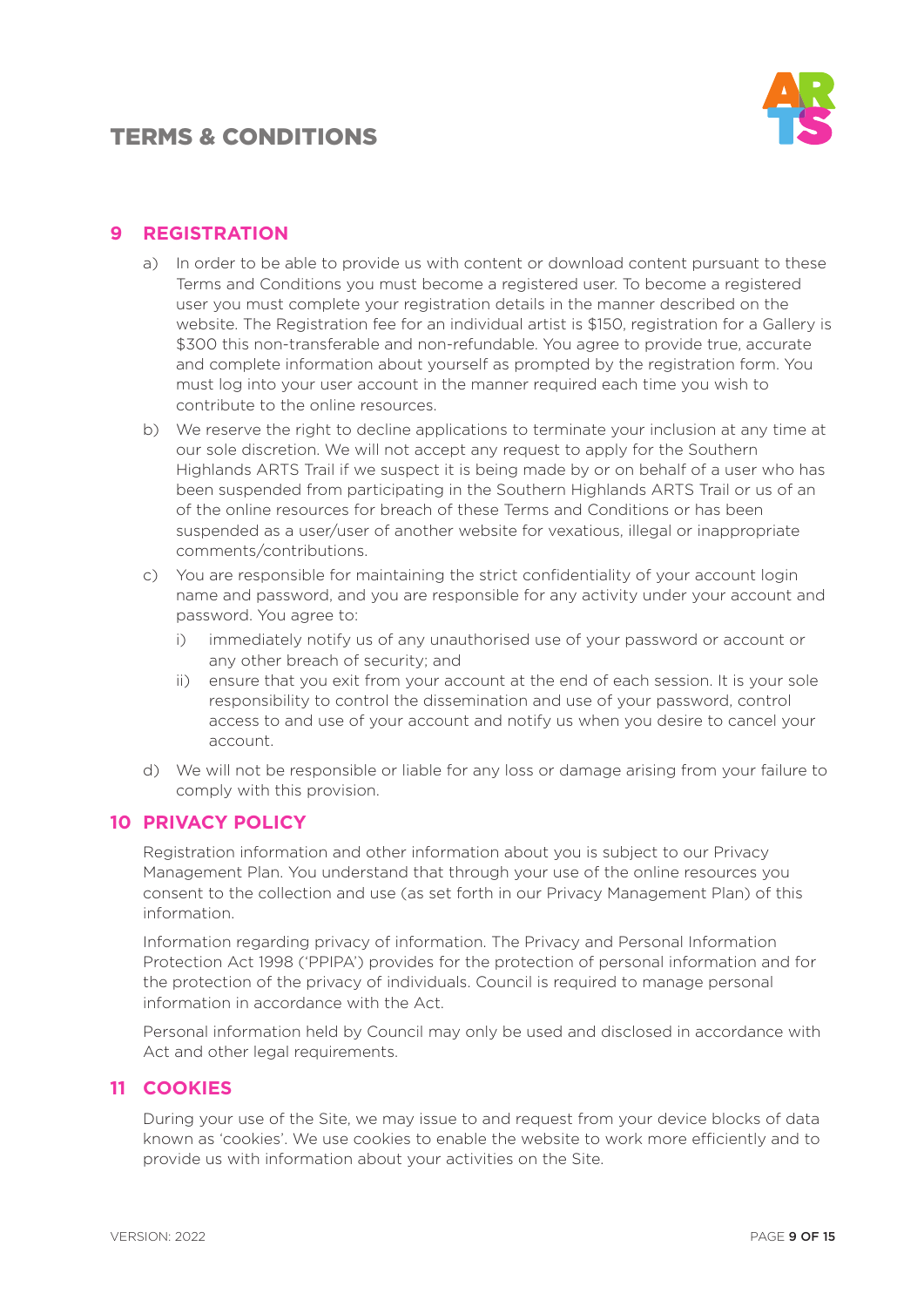

Our cookies will not allow us to obtain information of a personal nature that will identify you to us, such as your name and address. We will only be aware of such information if you provide the information to us, or you have set the preferences in your browser to provide this information automatically.

Details of the cookies we use on the site are as follows:

- i) cookies that are essential in order to enable you to move around the site and use its features;
- ii) cookies that collect information about how visitors use the site, for instance which pages visitors go to most often. All information these cookies collect is aggregated and therefore anonymous.

By using this Site, you agree that we can place these types of cookies on your device.

Your web browser may allow some control of most cookies through your browser settings. To find out more about cookies, including how to see what cookies have been set on your device and how to manage and delete them, visit www.allaboutcookies.org. Please note that you may delete and block all cookies used by this site, but if you do so parts of the site may not work.

#### **12 SECURITY OF INFORMATION**

Unfortunately, no data transmission over the Internet can be guaranteed as totally secure. Whilst we strive to protect such information, we do not warrant and cannot ensure the security of any information which you transmit to us. Accordingly, any information which you transmit to us is transmitted at your own risk, however once we receive your transmission, we will take reasonable steps to preserve the security of such information.

#### **13 USE OF THE ONLINE RESOURCES IS AT YOUR OWN RISK – DISCLAIMER OF LIABILITY**

- a) Your use of the online resources is at your own risk. You must not rely on any statement published on or linked to the online resources without first making your own enquiries to verify the information.
- b) We exclude all warranties and liability to the fullest extent permissible under any Applicable Law. If a jurisdiction does not allow the exclusion of implied warranties or liability but does allow limitation to a certain maximum extent, then we limit our warranties and liability to that extent.
- c) To the extent permitted by law, all information on or linked to the online resources is provided 'as is' and 'as available' without any warranty or representation regarding condition, either express or implied, including any implied warranties of merchantability, fitness for a particular purpose, safety, quality, freedom from defects or non-infringement.
- d) To the extent permitted by law, we do not accept any responsibility or liability for:
	- i) any statement in the material on or linked to the online resources; or
	- ii) any direct, indirect, incidental or consequential loss related to or arising from your doing, or not doing, anything as a result of using (or being unable to use) the online resources and its content. This includes any claims, losses, costs, expenses or damages of any kind whatsoever (including legal fees) incurred by you or by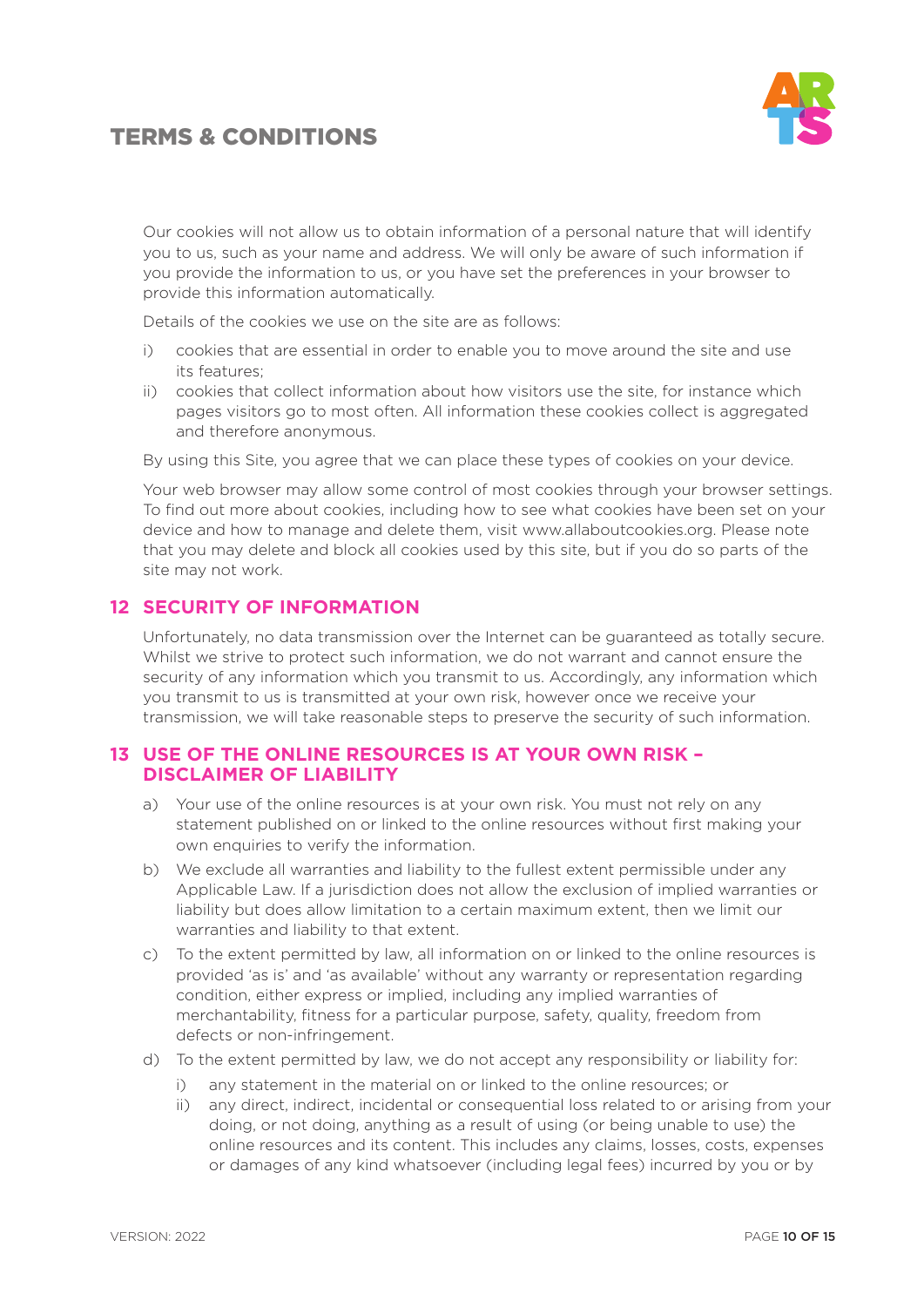

any third party, whether based on warranty, contract, tort, negligence or any other legal theory, and whether or not we know of the possibility of such damage.

- e) All members of the Southern Highlands ARTS Trail are independent businesses and are responsible for their own public liability insurance. To the extent we cannot exclude all liability, our aggregate liability to you arising in relation to your use of the online resources or the content (whether arising from breach of these Terms, in negligence or any other common law or statutory cause of action) is limited to the following, the choice of which is at our sole discretion:
	- i) In the case of goods any one or more of the following:
		- the replacement of the goods or the supply of equivalent goods;
		- the repair of the goods;
		- the payment of the cost of replacing the goods or of acquiring equivalent goods; or
		- the payment of the cost of having the goods repaired; or
	- ii) in the case of services:
		- the supply of the services again; or
		- the payment of the cost of having the services supplied again.

#### **14 GENERAL PROVISIONS**

If any part of the Terms and Conditions is held to be unenforceable, the unenforceable part must be given effect to the greatest extent possible and the remainder will remain in full force and effect.

The Terms and Conditions, and the use of the online resources and any contents thereof, are in all respects governed by and according to the laws of the State of New South Wales, Australia. By using the online resources, you irrevocably agree to submit to the exclusive jurisdiction of the courts of New South Wales, Australia, for the resolution of any dispute of any kind whatsoever, including without limitation any dispute arising out of the interpretation or application of the Terms and Conditions, or your use of the online resources or any material contained therein, or accessed thereby.

### **15 COPYRIGHT RELEASE FORM FOR WRITTEN WORK, IMAGES, ARTWORK**

I hereby grant to WINGECARRIBEE SHIRE COUNCIL/ARTSFILE /SOUTHERN HIGHLANDS ARTS Trail permission to use all images submitted as part of the ARTS Trail. I understand I am giving permission for my images to be used to promote the ARTS Trail and Arts and Culture in the region.

I certify that no other individual or parties hold copyright interest in any of the work(s) submitted, that I hold all rights to said works, and that the license granted herein does not violate any third-party rights or applicable laws. I hereby certify and covenant that I am of legal age (a parent or legal guardian must sign for a minor), or if applicable, that I am authorised to sign.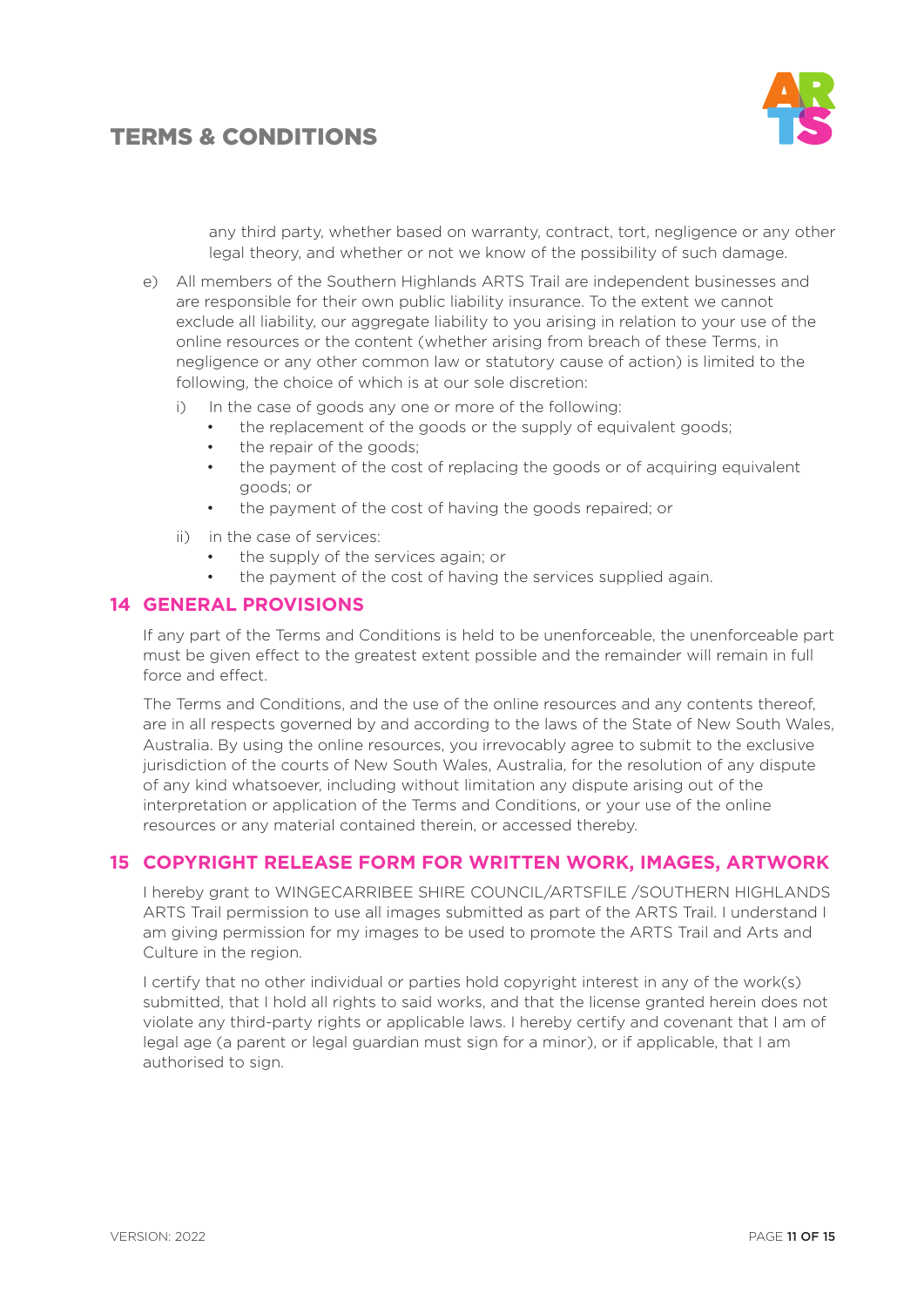

### **16 CURATION OF APPLICATIONS:**

The Southern Highlands ARTS Trail is looking to maintain, and this year, exceed our reputation for the quality of its exhibitions and the standard of its artists. To ensure the continuity is of this high standard, this year we have a group of guest curators, we have identified changes that need to be made to ensure the Trail has exceptional quality and diversity of arts practice across the region. Therefore, this year applications are competitive and may be chosen based on quality and variety, there will only space for a limited number of artists and studios. The Southern Highlands ARTS Trail retains the right for final approval for all work displayed to ensure that all artists and the galleries are presented to the fullest advantage.

### **17 SIGNAGE, ARROWS AND FLAGS:**

This year each artist will receive 1 large A1 sign to put outside their studio. All other A1 signs will be professionally placed on main roads and decision points for marketing.

#### Each studio will receive a signage pack that will include:

- 1 x A1 New ARTS Trail Promotional Sign
- 3 x A3 Directional 'real estate' signs and prongs
- 1 x Flag
- 3 x A3 ARTS Trail Marketing posters
- Multiple maps and post cards

Each artist/gallery is expected to help promote the ARTS Trail by placing posters / maps and postcards in the community (more available upon request).

#### Guidelines for Positioning:

- 1 Flags should be placed one each side of main entrance from road
- 2 Signs can be placed only as follows:
	- 1 x A1 Signs at the front of the property/studio
	- Directional A3 signs may be placed at the nearest cross street/s and the main road

Signs should not be attached to power poles or trees with nails or screws or in a way that would cause damage in roundabouts in such a way as to cause a driver distraction or obstruct the view of traffic.

Directional Signs can be put on the included a stake/prong in the ground

Signage should be put up the Friday night before the beginning of The ARTS Trail and taken down Monday after the end of the Trail.

#### **18 CHOOSING AND EXHIBITING WORKS:**

- 1 Artwork must be original
- 2 Artwork must be done by local artists
- 3 Artwork must be hung professionally, be well lit and include neat labels
- 4 Avoid crowding the artwork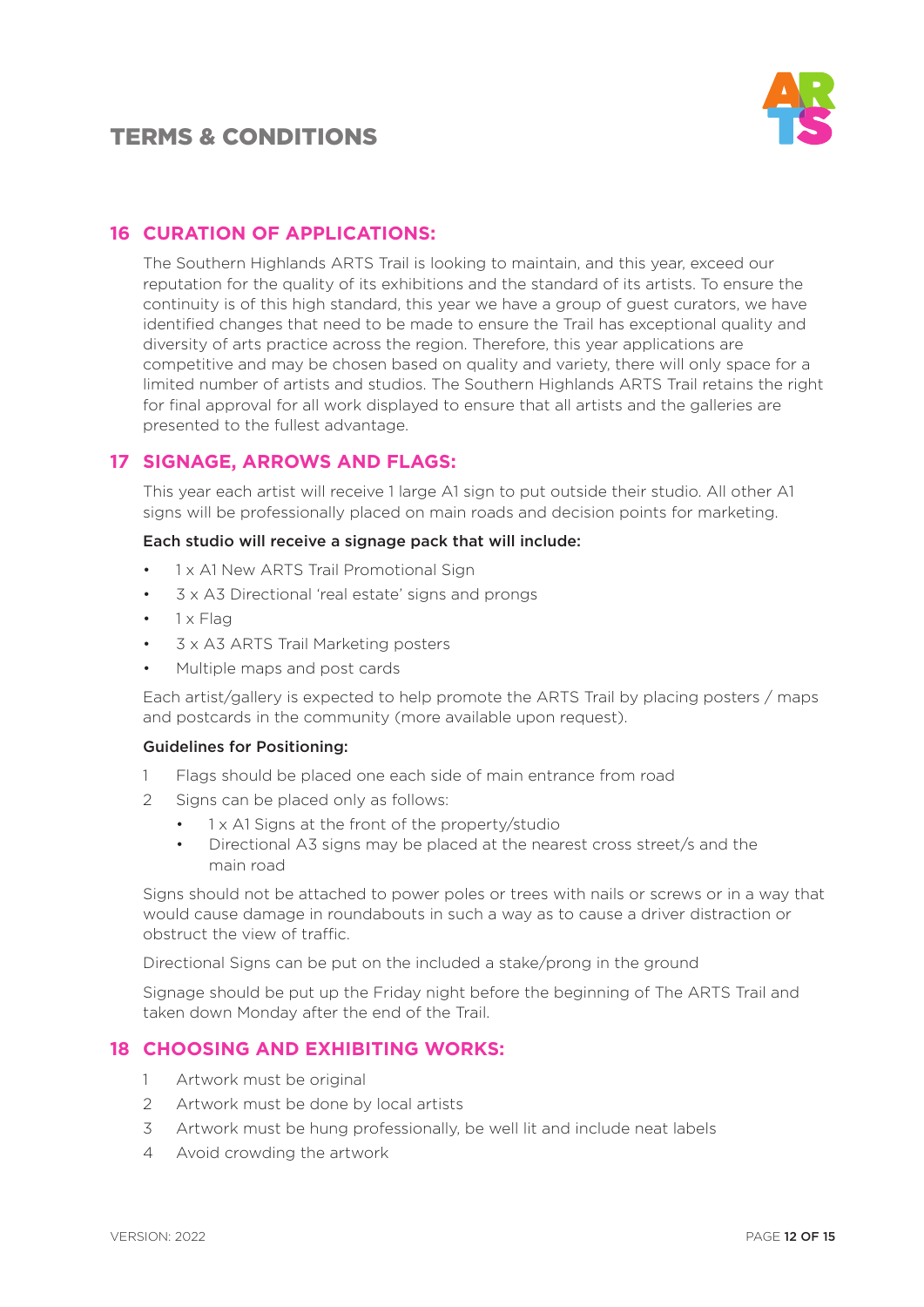

### **19 THE STUDIO OR GALLERY:**

#### Creating a pleasant and comfortable experience for visitor

- Visitors will appreciate a sense they are in an 'inspired space' where art is created.
- Make visitors feel comfortable to browse without feeling intimidated e.g. have some quiet music playing.
- Ensure the area is clean.
- Make sure parking areas are clear and safe.
- Have a toilet available (or location of nearest public toilet) especially if you decide to provide any refreshments.

#### Making purchasing easy

- Provide as many payment options as you can cheque, cash (know where your closest ATM is), eftpos if you can, an option to put down a deposit, have change available.
- Have packaging material available
- Providing helpful information
- Have business cards
- Display artists statements and a price list and copies available for people to take away
- Have the map showing where other studios are located and be knowledgeable about what they offer and what else is on offer on the ARTS Trail.
- Be able to direct people to the nearest coffee shop, restaurant, public toilet etc

#### **20 ARTISTS EXHIBIT AT THEIR OWN RISK:**

If you are new to the ARTS Trail the Community Development Arts & Culture Officer will arrange a visit to your studio beforehand to check that there are no major risks for visitors.

#### It is expected that you will complete a risk assessment checklist below to ensure your Studio or Gallery is safe.

#### STUDIO ASSESSMENT:

- Hanging of art is safe and professional
- Studio is clean and inviting
- How many staff will be present at any one time over the course of the two weekends

Bathroom facilities available? Or closest available is:

- Parking/Driveway discuss where visitors will park, will they drive in, assess need for parking signs, is parking and driveway access safe?
- Trip hazards steps, overhanging branches what is the way visitors will walk into the studio. Are there any trip hazards? How will these be made safe?
- Dogs are there any dogs on the property that may be dangerous?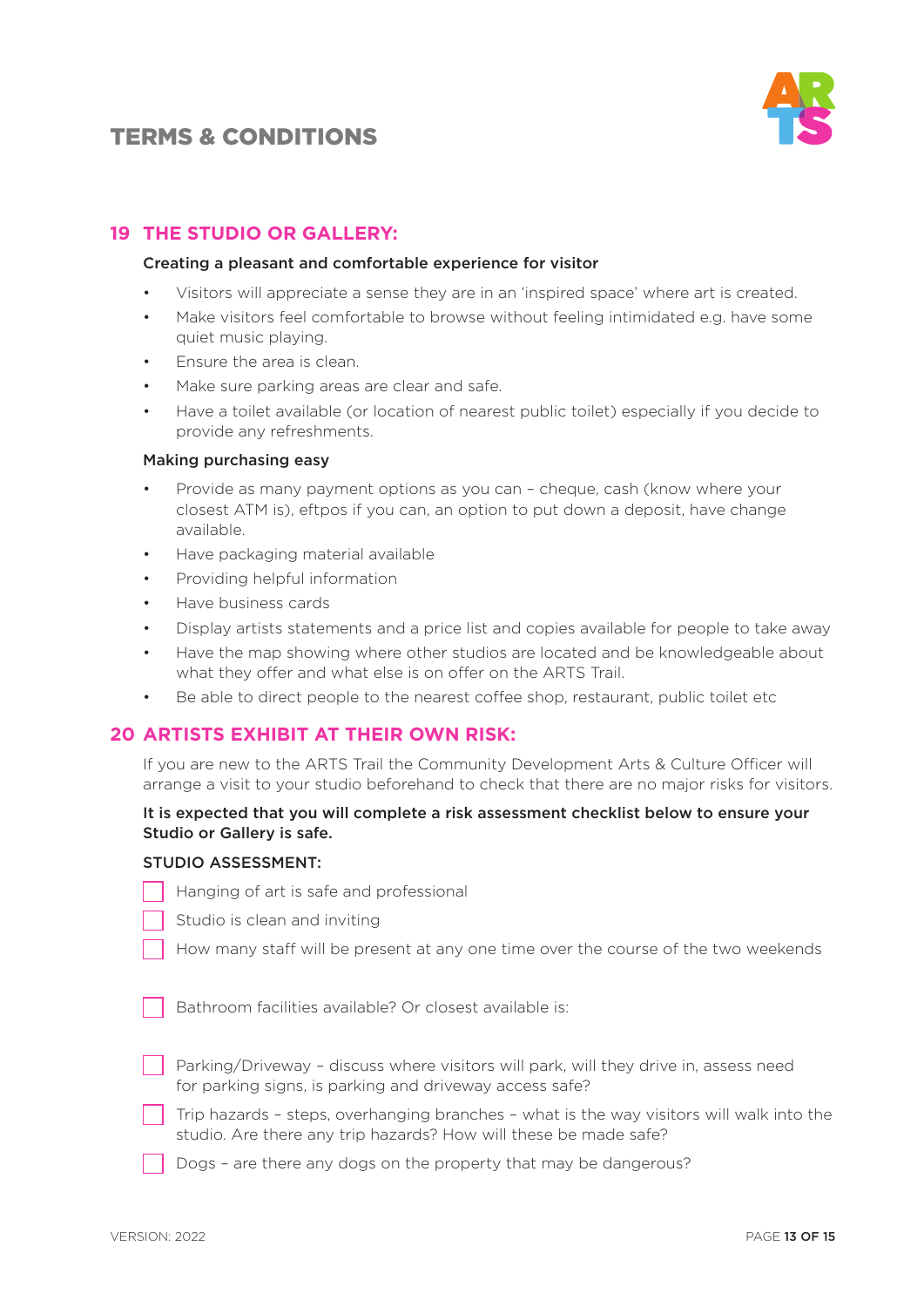

Electrical hazards – is there any electrical equipment in the studio. How is it made safe? Other studio equipment – are there any sharp or moving tools/equipment that could

be a hazard? How will these be made safe

Is there any open water on the property e.g. ponds – how will visitors be warned of this

Any other hazards for children?

### **21 INSURANCE**

A condition of participating in the Southern Highlands ARTS Trail is that you must provide a Certificate of Currency OR purchase Stallholders Insurance from Council, please note this is limited to individual Artists that do not hold or cannot get Business coverage. it is a condition of participation to be suitably insured. Each artist must submit (which will be due 1 August 2022) their application for Council Stallholders Insurance OR a current 'Certificate of Currency' that:

- 1 is a 'Certificate of Currency'
- 2 has 'Wingecarribee Shire Council' listed as an Interest party
- 3 has at least a \$20 million public liability cover and;
- 4 in date, proving coverage over the dates of the ARTS Trail

#### **22 ARTS TRAIL SALES**

- 1 Wingecarribee Shire Council / ARTSfile / ARTS Trail takes no commission on any sales as part of the ARTS Trail.
- 2 The artist is responsible for handling all sales and Wingecarribee Shire Council takes no responsibility for managing any part of the process and all risk in the work remains with the artist until possession is taken by the buyer.

### **23 MARKETING AND MEDIA CAMPAIGNS**

- 1 The artist agrees not to issue press releases without the written consent of Wingecarribee / ARTSfile / ARTS Trail This is to ensure the coherent and strategic delivery of the Sculpture at Hillview Association Inc media plan for the benefit of all artists.
- 2 Artists' sponsors are not authorised to use images of sculpture(s) taken at the exhibition for commercial purposes, including commercial websites, without entering into a licence agreement with the express written consent of Wingecarribee / ARTSfile / ARTS Trail (refers to sculptures only)
- 3 Artists' sponsors are not to host functions on the exhibition site or issue press releases without the written consent of Wingecarribee / ARTSfile / ARTS Trail
- 4 The artist shall have the right to use or authorise the use of images of any art taken over the course of the ARTS Trail or giving the impression it was taken on the Trail, for commercial purposes, without entering into a licence agreement with the express written consent of Wingecarribee / ARTSfile / ARTS Trail. Please note, 'commercial purposes' means, the sale or licence of the right to use an image.